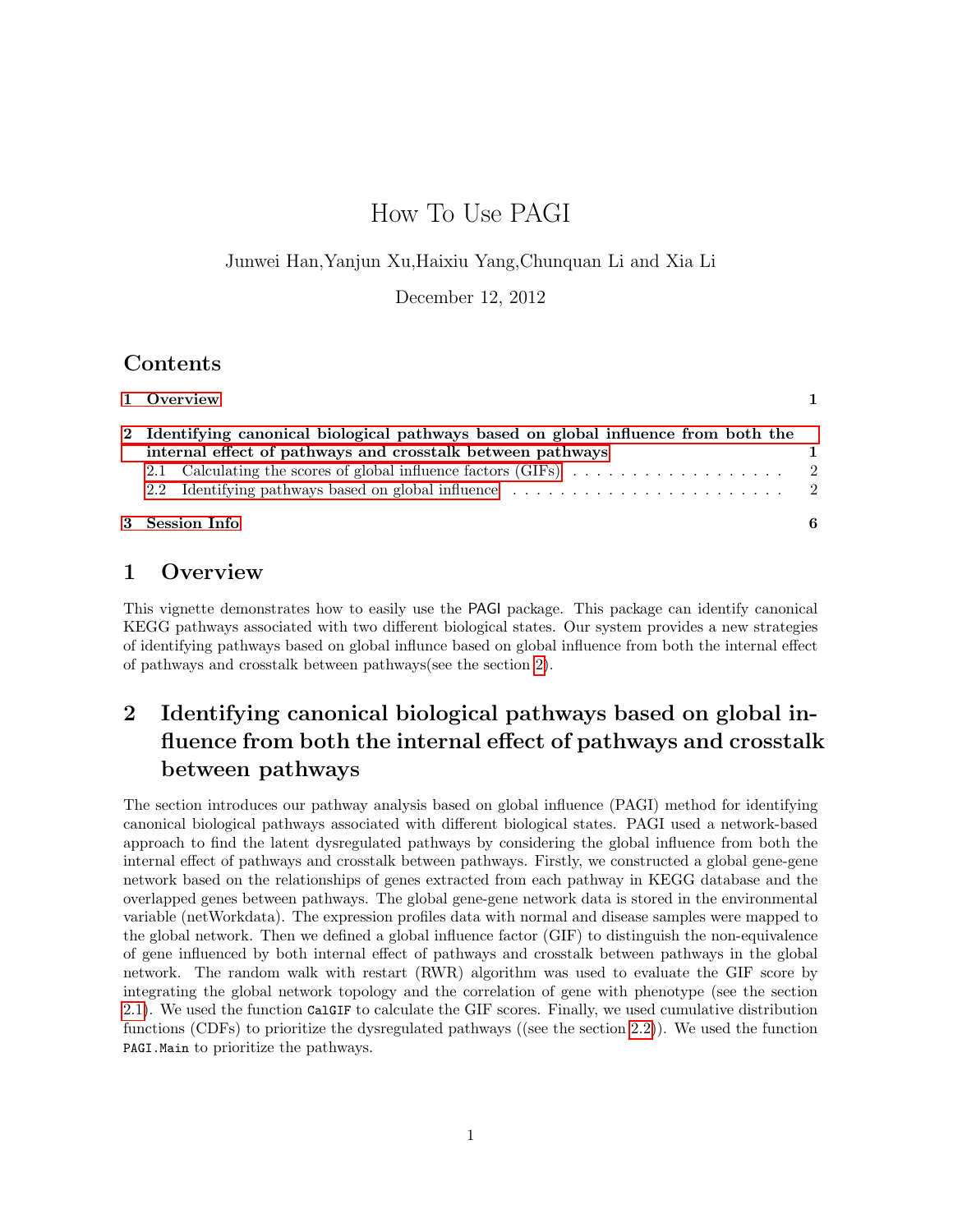#### <span id="page-1-0"></span>2.1 Calculating the scores of global influence factors (GIFs)

The random walk with restart (RWR) algorithm was used to evaluate the GIF by integrating the global network topology and the correlation of gene with phenotype.

The function CalGIF can calculate the GIF scores of genes in the gene expression data which is inputed by user. The following commands can calculate the scores of GIFs in a given dataset.

```
> #example 1
> #get example data
> dataset<-getdataset()
> class.labels<-getclass.labels()
> #calculate the global influence factor (GIF)
> GIFscore<-CalGIF(dataset,class.labels)
> #print the top ten results to screen
> GIFscore[rev(order(GIFscore))][1:10]
    TP53 CDKN1A BAX GNAL GNAS MDM2 ACTG1 MAPK11
1.0000000 0.9669012 0.9070069 0.8073090 0.7538116 0.7172111 0.7023068 0.6974868
   STAT6 DDB2
0.6461288 0.6283938
> #example 2
> #get example data
> dataset<-read.table(paste(system.file(package="PAGI"),"/localdata/dataset.txt",sep=""),
+ header=T,sep="\t",quote="\"")
> class.labels<-as.character(read.table(paste(system.file(package="PAGI"),
+ "/localdata/class.labels.txt",sep=""),quote="\"", stringsAsFactors=FALSE)[1,])
> #calculate the global influence factor (GIF)
> GIFscore<-CalGIF(dataset,class.labels)
> #print the top ten results to screen
> GIFscore[rev(order(GIFscore))][1:10]
    TP53 CDKN1A BAX GNAL GNAS MDM2 ACTG1 MAPK11
1.0000000 0.9669012 0.9070069 0.8073090 0.7538116 0.7172111 0.7023068 0.6974868
   STAT6 DDB2
0.6461288 0.6283938
```
#### <span id="page-1-1"></span>2.2 Identifying pathways based on global influence

The function PAGI.Main can identify dysregulated pathways which may be associated with two bilogical states. The result is a list. It includes two elements: summary result and pathway list. Summary result is a dataframe. It is the summary of the result of pathways. Each rows of the dataframe represents a pathway. Its columns include "Pathway Name", "SIZE", "PathwayID", "Pathway Score", "NOM p-val", "FDR q-val", "Tag percentage" (Percent of gene set before running enrichment peak), "Gene percentage" (Percent of gene list before running enrichment peak), "Signal strength" (enrichment signal strength). Pathway list is of pathways which present the detail results of pathways with NOM pval< p.val.threshold or FDR< FDR.threshold. Each element of the list is a dataframe. Each rows of the dataframe represents a gene. Its columns include "Gene number in the (sorted) pathway", "gene symbol from the gene express data", "location of the gene in the sorted gene list", "the T-score of gene between two biological states", "global influence impactor", "if the gene contribute to the score of pathway". The following commands can identify the dysregulated pathways in a given dataset with default parameters.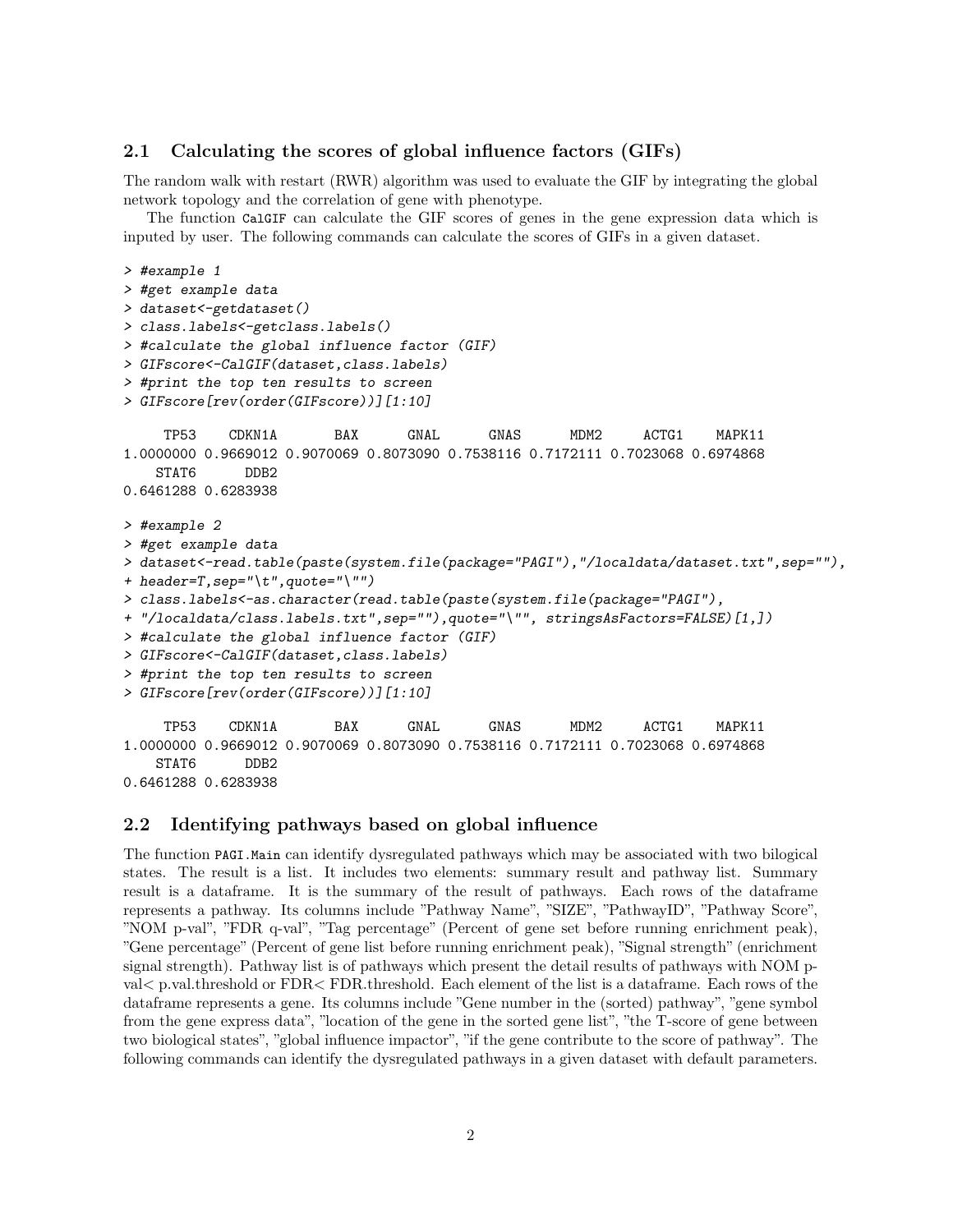```
> #example 1
> #get example data
> dataset<-getdataset()
> class.labels<-getclass.labels()
> #identify dysregulated pathways
> result<-PAGI.Main(dataset,class.labels,nperm = 100,p.val.threshold = -1,FDR.threshold = 0.01,
+ gs.size.threshold.min = 25, gs.size.threshold.max = 500 )
```

```
[1] "Running PAGI Analysis..."
```

```
> #print the summary results of top ten pathways to screen
> result[[1]][1:10,]
```

|                |             |                                             |       | Pathway Name SIZE |       |                                                          | Pathway ID Pathway Score |
|----------------|-------------|---------------------------------------------|-------|-------------------|-------|----------------------------------------------------------|--------------------------|
| 1              |             |                                             |       |                   |       | ErbB signaling pathway 73 path:hsa04012                  | 0.53419                  |
| 2              |             |                                             |       |                   |       | Calcium signaling pathway 146 path:hsa04020              | 0.49004                  |
| 3              |             |                                             |       |                   |       | Cell cycle 99 path:hsa04110                              | 0.48449                  |
| 4              |             |                                             |       |                   |       | Oocyte meiosis 76 path:hsa04114                          | 0.48058                  |
| 5              |             |                                             |       |                   |       | p53 signaling pathway 49 path:hsa04115                   | 0.73209                  |
| 6              |             |                                             |       |                   |       | Apoptosis 73 path:hsa04210                               | 0.52263                  |
| 7              |             |                                             |       |                   |       | VEGF signaling pathway 56 path: hsa04370                 | 0.49866                  |
| 8              |             |                                             |       |                   |       | Cell adhesion molecules (CAMs) 95 path:hsa04514          | 0.44334                  |
| 9              |             |                                             |       |                   |       | Gap junction 63 path:hsa04540                            | 0.48412                  |
|                |             |                                             |       |                   |       | 10 Toll-like receptor signaling pathway 83 path:hsa04620 | 0.49664                  |
|                |             | NOM p-val FDR q-val Tag \\% Gene \\% Signal |       |                   |       |                                                          |                          |
| 1              | 0           | 0                                           | 0.151 | 0.0658            | 0.142 |                                                          |                          |
| $\overline{2}$ | 0           | 0                                           | 0.26  | 0.145             | 0.226 |                                                          |                          |
| 3              | $\mathbf 0$ | $\mathbf 0$                                 | 0.333 | 0.273             | 0.245 |                                                          |                          |
| 4              | 0           | 0                                           | 0.434 | 0.286             | 0.312 |                                                          |                          |
| 5              | 0           | $\mathbf 0$                                 | 0.184 | 0.0358            | 0.178 |                                                          |                          |
| 6              | 0           | $\mathbf 0$                                 | 0.164 | 0.0688            | 0.154 |                                                          |                          |
| 7              | $\mathbf 0$ | $\mathbf 0$                                 | 0.232 | 0.0782            | 0.215 |                                                          |                          |
| 8              | 0           | $\mathbf 0$                                 | 0.337 | 0.234             | 0.261 |                                                          |                          |
| 9              | 0           | $\mathbf 0$                                 | 0.286 | 0.138             | 0.248 |                                                          |                          |
| 10             | 0           | $\mathbf 0$                                 | 0.301 | 0.172             | 0.251 |                                                          |                          |

> #print the detail results of top ten genes in the first pathway to screen > result[[2]][[1]][1:10,]

|                 |                |             |     | # GENE SYMBOL LIST LOC Tscore(p-value) GIF CORE_ENRICHMENT |            |
|-----------------|----------------|-------------|-----|------------------------------------------------------------|------------|
| $\mathbf{1}$    |                | CDKN1A      |     | 1 5.96 ( 1.44e-07 ) 0.967                                  | YES        |
| 2               | $\overline{2}$ | <b>SRC</b>  |     | 49 2.53 (0.00737) 0.512                                    | <b>YES</b> |
| $\mathcal{S}$   | 3              | CAMK2A      |     | 75 2.49 ( 0.00814 ) 0.421                                  | <b>YES</b> |
| $\overline{4}$  | 4              | MAP2K1      |     | 82 2.45 (0.00899) 0.419                                    | <b>YES</b> |
| $5^{\circ}$     | 5              | PIK3CA      |     | 118 2.08 (0.0214) 0.606                                    | <b>YES</b> |
| 6               | 6              | MAP2K7      |     | 132 2.16 (0.0179) 0.5                                      | <b>YES</b> |
| $7\phantom{.0}$ | 7              | CAMK2B      | 189 | 2.18 ( 0.0171 ) 0.375                                      | <b>YES</b> |
| 8               | 8              | PLCG2       | 246 | $1.96$ ( 0.0279 ) 0.493                                    | <b>YES</b> |
| 9               | 9              | <b>NRAS</b> | 461 | $1.82$ ( $0.0375$ ) $0.432$                                | <b>YES</b> |
| 10 10           |                | PAK3        | 644 | $1.8$ (0.0391) 0.32                                        | YES        |

> #write the summary results of pathways to tab delimited file. > write.table(result[[1]], file = "SUMMARY RESULTS.txt", quote=F, row.names=F, sep = "\t")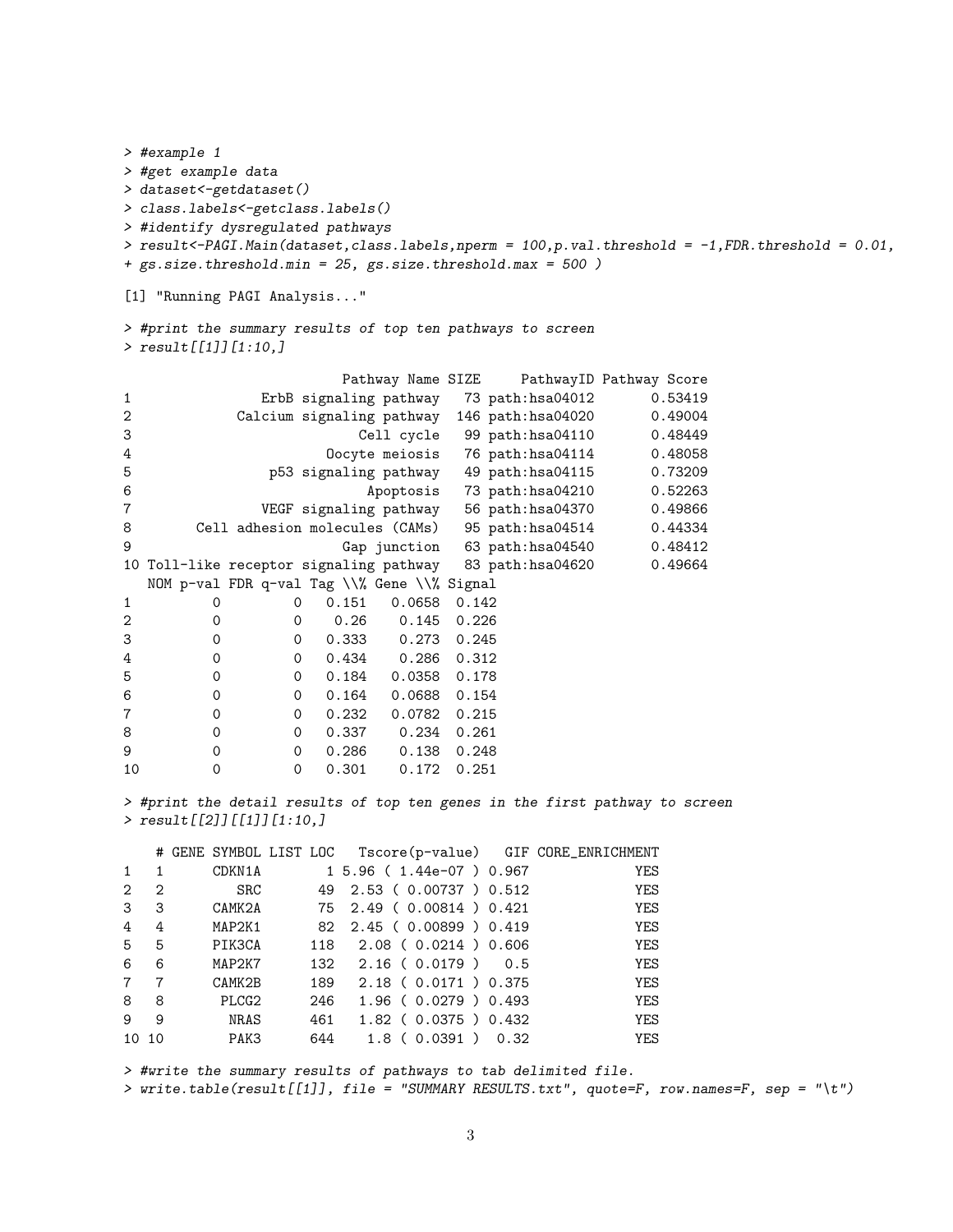```
> #write the detail results of genes for each pathway with FDR.threshold< 0.01 to tab delimited file.
> for(i in 1:length(result[[2]])){
+ gene.report<-result[[2]][[i]]
+ filename <- paste(names(result[[2]][i]),".txt", sep="", collapse="")
+ write.table(gene.report, file = filename, quote=F, row.names=F, sep = "\t")
+ }
> #example 2
> #get example data
> dataset<-read.table(paste(system.file(package="PAGI"),"/localdata/dataset.txt",sep=""),
+ header=T,sep="\t",quote="\"")
> class.labels<-as.character(read.table(paste(system.file(package="PAGI"),
+ "/localdata/class.labels.txt",sep=""),quote="\"", stringsAsFactors=FALSE)[1,])
> #identify dysregulated pathways
> result < -PAGI.Main(data set, class. labels, <i>nperm</i> = 100, p. val. threshold = -1, FDR. threshold = 0.01,+ gs.size.threshold.min = 25, gs.size.threshold.max = 500 )
[1] "Running PAGI Analysis..."
> #print the summary results of top ten pathways to screen
> result[[1]][1:10,]
                          Pathway Name SIZE PathwayID Pathway Score
1 ErbB signaling pathway 73 path:hsa04012 0.53419
2 Calcium signaling pathway 146 path:hsa04020 0.49004
3 Phosphatidylinositol signaling system 58 path:hsa04070 0.49456
4 Cell cycle 99 path:hsa04110 0.48449<br>5 p53 signaling pathway 49 path:hsa04115 0.73209
                   5 p53 signaling pathway 49 path:hsa04115 0.73209
6 Apoptosis 73 path:hsa04210 0.52263
7 Gap junction 63 path:hsa04540 0.48412
8 Toll-like receptor signaling pathway 83 path:hsa04620 0.49664
9 RIG-I-like receptor signaling pathway 51 path:hsa04622 0.50295
10 Natural killer cell mediated cytotoxicity 92 path:hsa04650 0.48677
  NOM p-val FDR q-val Tag \\% Gene \\% Signal
1 0 0 0.151 0.0658 0.142
2 0 0 0.26 0.145 0.226
3 0 0 0.259 0.104 0.233
4 0 0 0.333 0.273 0.245
5 0 0 0.184 0.0358 0.178
6 0 0 0.164 0.0688 0.154
7 0 0 0.286 0.138 0.248
8 0 0 0.301 0.172 0.251
9 0 0 0.294 0.172 0.245
10 0 0 0.446 0.325 0.304
> #print the detail results of top ten genes in the first pathway to screen
```
> result[[2]][[1]][1:10,]

| $1 \quad 1$      |  | CDKN1A      |  | 1 5.96 ( 1.44e-07 ) 0.967 | YES  |
|------------------|--|-------------|--|---------------------------|------|
| $2 \quad 2$      |  | ${\tt SRC}$ |  | 49 2.53 (0.00737) 0.512   | YES  |
| $3 \overline{3}$ |  | CAMK2A      |  | 75 2.49 (0.00814) 0.421   | YF.S |
| 44               |  | MAP2K1      |  | 82 2.45 (0.00899) 0.419   | YF.S |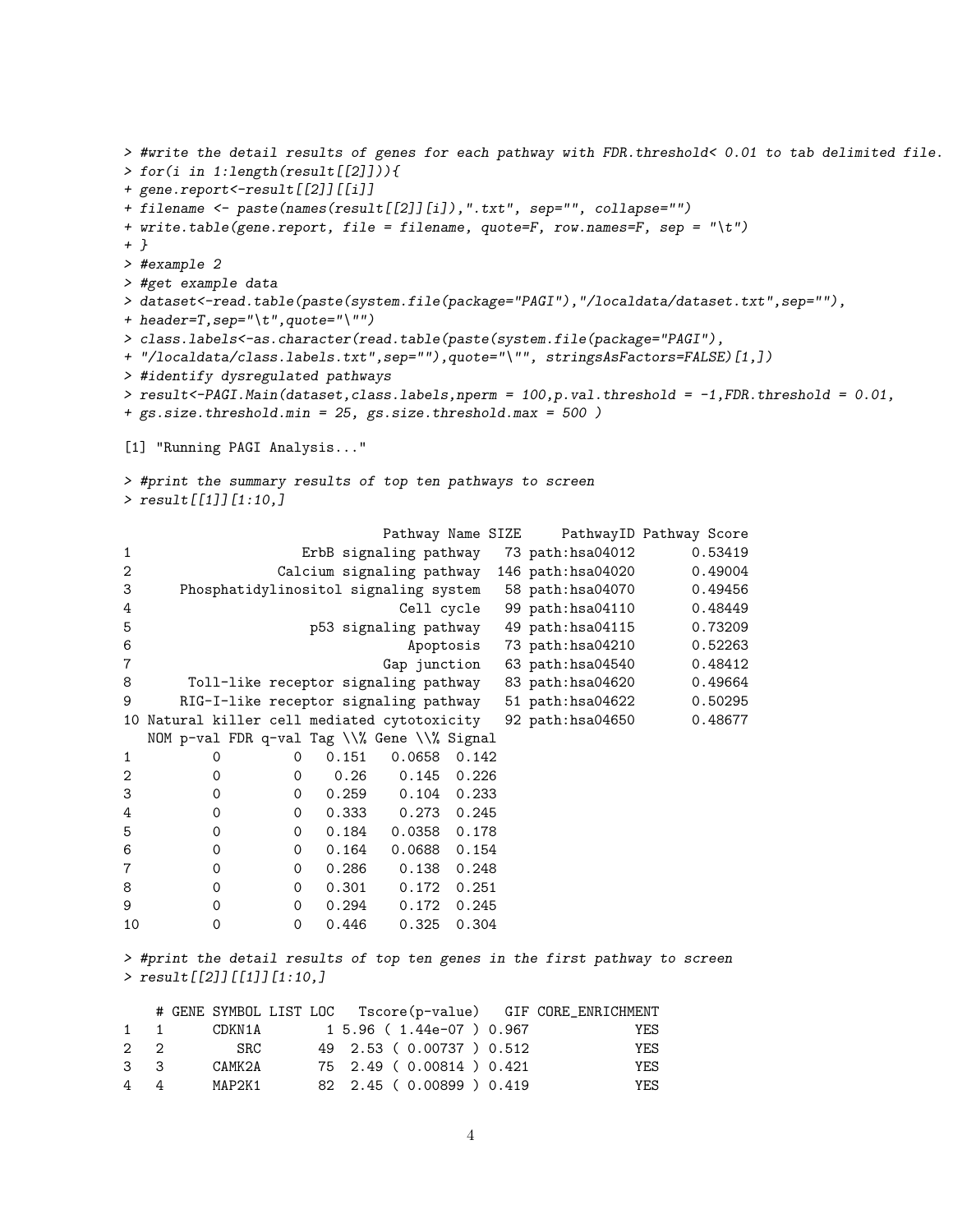| 5 5   |     | PIK3CA |     | 118 2.08 ( 0.0214 ) 0.606 | YES |
|-------|-----|--------|-----|---------------------------|-----|
| 6     | - 6 | MAP2K7 |     | $132$ $2.16$ (0.0179) 0.5 | YES |
|       | 7 7 | CAMK2B |     | 189 2.18 ( 0.0171 ) 0.375 | YES |
| 88    |     | PLCG2  |     | 246 1.96 (0.0279) 0.493   | YES |
| 99    |     | NRAS   | 461 | $1.82$ ( 0.0375 ) 0.432   | YES |
| 10 10 |     | PAK3   |     | 644 1.8 (0.0391) 0.32     | YES |

> #write the summary results of pathways to tab delimited file.

> write.table(result[[1]], file = "SUMMARY RESULTS.txt", quote=F, row.names=F, sep = "\t")

> #write the detail results of genes for each pathway with FDR.threshold< 0.01 to tab delimited file.

> for(i in 1:length(result[[2]])){

+ gene.report<-result[[2]][[i]]

+ filename <- paste(names(result[[2]][i]),".txt", sep="", collapse="")

+ write.table(gene.report, file = filename, quote=F, row.names=F, sep = "\t")

+ }